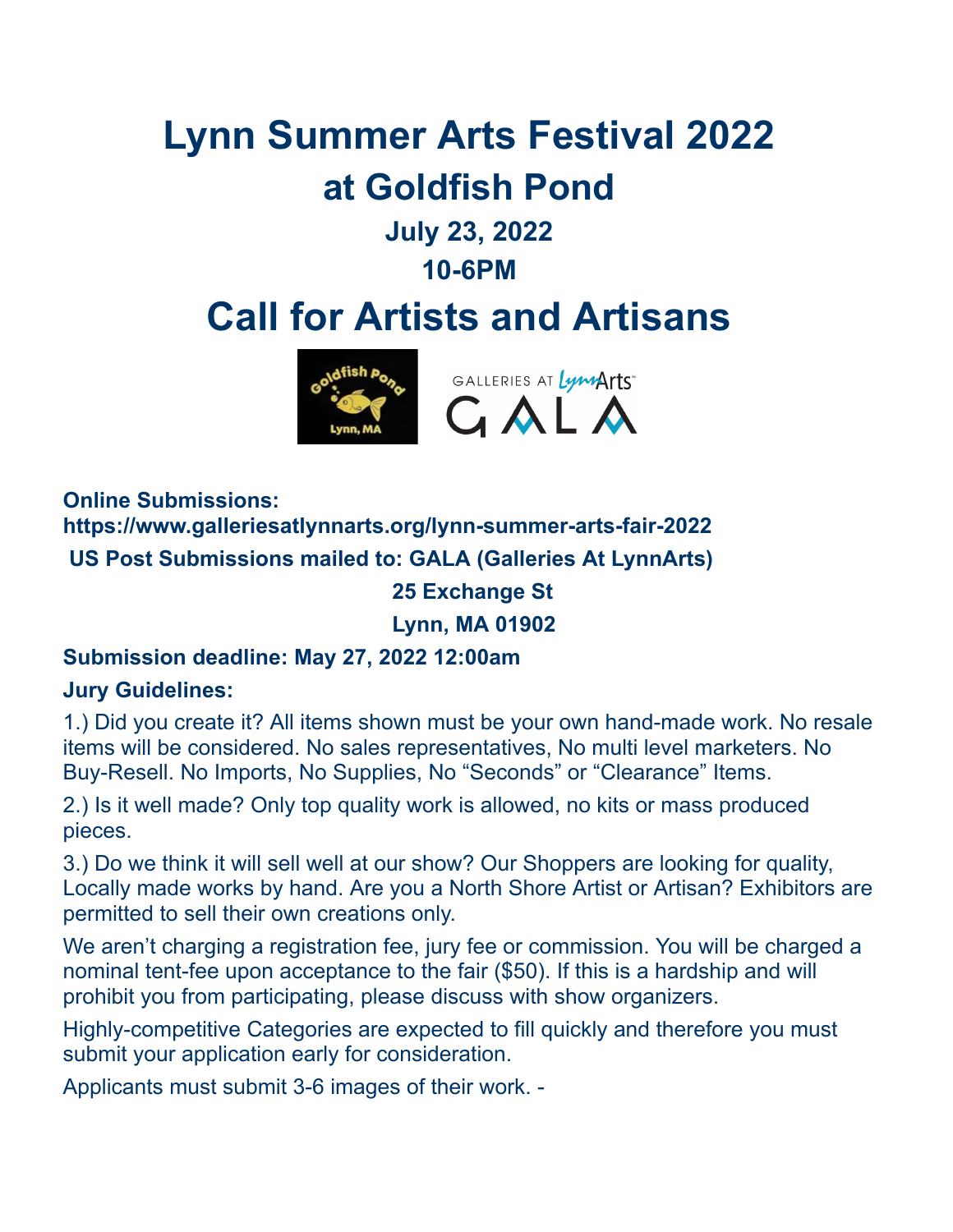#### **EMAIL 3-6 PHOTOS OF YOUR WORK TO US AT: galleriesatlynnarts@gmail.com**

**Demonstrations:** In order to make our fair special we strongly encourage ALL Exhibitors to demonstrate some aspect of their craft.

We want to educate & enlighten the public on the value of locally-made works and instill an appreciation for the handcrafted tradition.

#### **Please describe on your application your comprehensive demonstration of your Craft.**

**Specialty Foods:** All specialty foods MUST be made by the seller.

### **All Specialty Food Vendors must submit this application with:**

- \* Copy of ServSafe Certification
- \* Copy of Allergen Awareness Certificate

\* Certificate of Liability Insurance listing **Goldfish Pond Association** as Additional Insured.

### **Display Guidelines**

## **Display is Important:**

All Exhibitors must provide their own Display, Canopy, Tables, Chairs, Lighting, Etc.

All Displays must be kept neat and professional.

Display must be contained within your own booth space with no signage, chairs or racks or product in the aisle.

All tables must be covered to the floor on all sides, with no visible boxes, back stock, dollies, etc.

Outdoor booths require your own flame retardant, wind and rain resistant tent or canopy, stakes AND weights (Min. 40lbs per leg). Tents should be no larger than 10x10. Contact show organizers with questions or if you would like another kind of space.

For the overall appearance of the show and because your work looks better in natural light, we prefer and encourage the use of white canopies.

We reserve the right to remove any offensive or non-juried product.

*Friendly, non-nuisance Pets are allowed at this outdoor event. Dogs must be leashed.*

**Confirmation:** Upon acceptance you will receive online confirmation with all show details.

**Do I need to collect sales tax or meals tax?**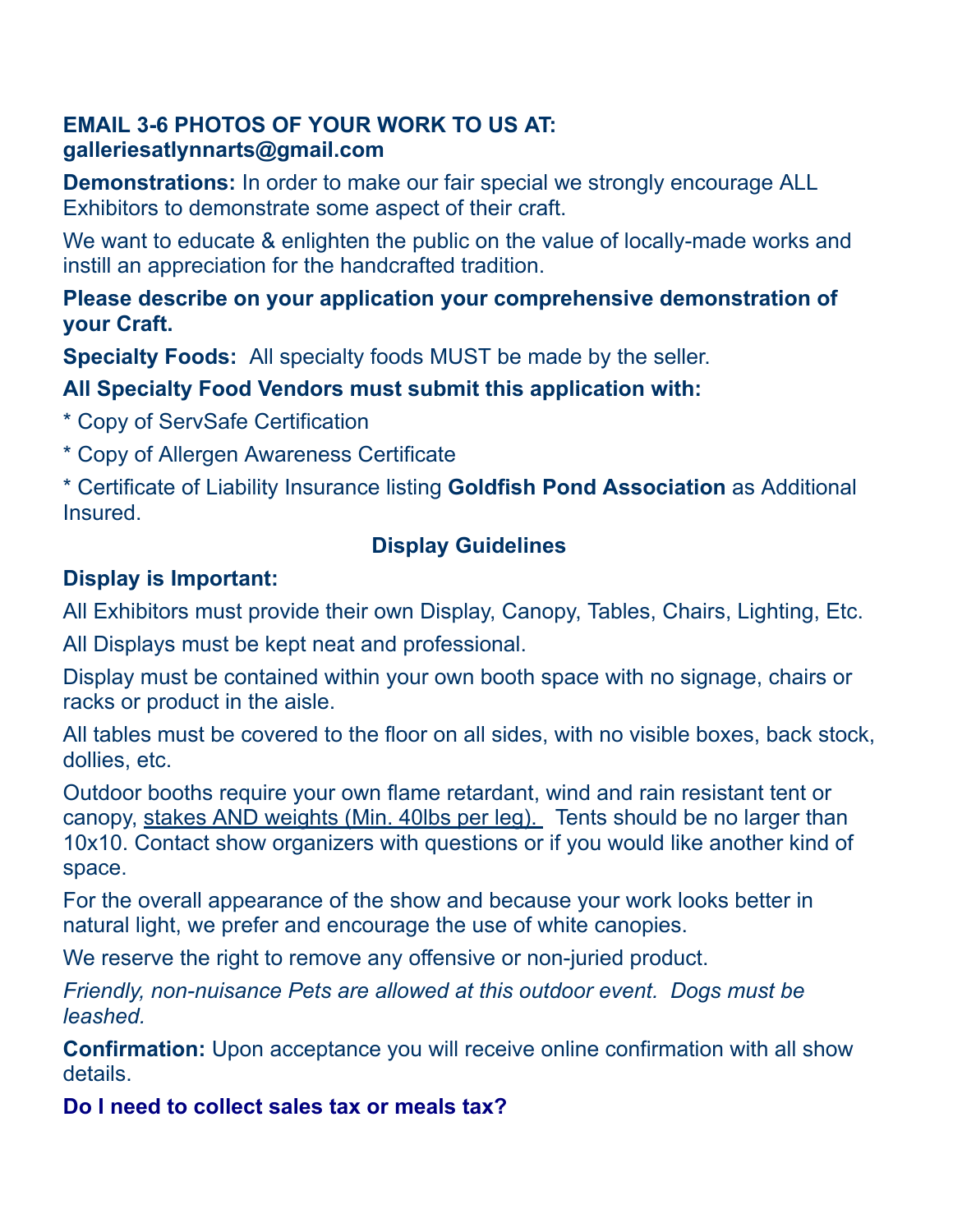**As a business owner you are required to calculate and collect sales tax and report sales tax to the appropriate authorities.**

**It is the business owners' responsibility to be aware and follow these laws. Massachusetts sales tax is currently 6.25%**

**You can wait and apply for a sales tax number after being accepted to a show.**

*Hope to see you soon, Annette Sykes /Sunil Gulab/Jacquelyn Fitzhugh* Goldfish Pond Association / GALA (Galleries At LynnArts) For more information about artists' tents contact Annette at galleriesatlynnarts@gmail.com Or Sunil / Jacquelyn at lynnsummerartfair@gmail.com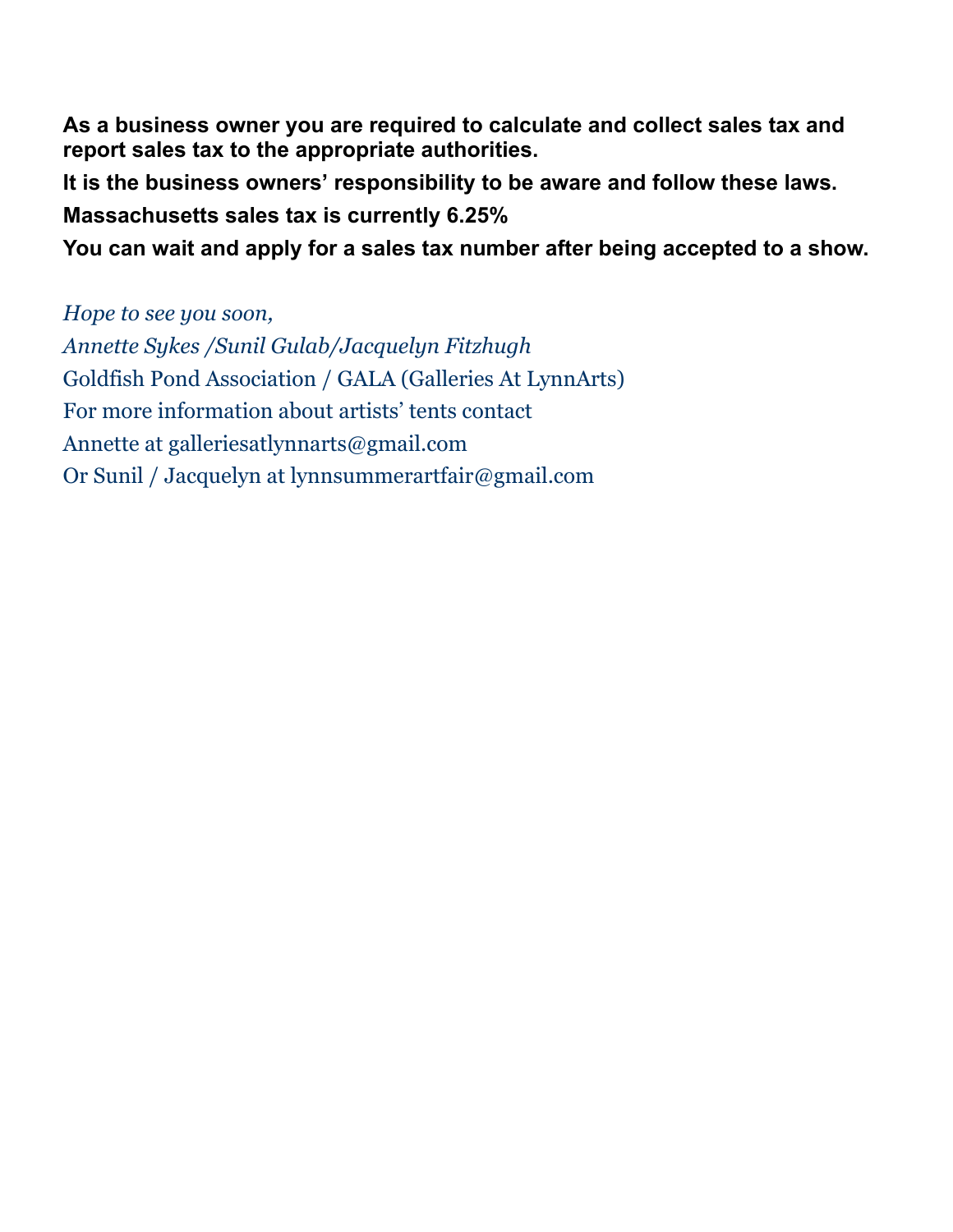# **Lynn Summer Arts Festival 2022 at Goldfish Pond July 23, 2022 10-6PM**

| <b>Application</b>                                                                                                                                                                                                            |      |  |
|-------------------------------------------------------------------------------------------------------------------------------------------------------------------------------------------------------------------------------|------|--|
| <b>Contact Information</b>                                                                                                                                                                                                    |      |  |
| Name: Name and the second contract of the second contract of the second contract of the second contract of the second contract of the second contract of the second contract of the second contract of the second contract of |      |  |
|                                                                                                                                                                                                                               |      |  |
|                                                                                                                                                                                                                               |      |  |
|                                                                                                                                                                                                                               |      |  |
|                                                                                                                                                                                                                               |      |  |
|                                                                                                                                                                                                                               |      |  |
|                                                                                                                                                                                                                               |      |  |
|                                                                                                                                                                                                                               |      |  |
|                                                                                                                                                                                                                               |      |  |
| Handmade Craft category: (circle all that apply)                                                                                                                                                                              |      |  |
|                                                                                                                                                                                                                               | Flag |  |
| <b>Application Continued-</b>                                                                                                                                                                                                 |      |  |

 $\_$  . The contract of the contract of the contract of the contract of the contract of the contract of the contract of the contract of the contract of the contract of the contract of the contract of the contract of the con

 $\_$  , and the set of the set of the set of the set of the set of the set of the set of the set of the set of the set of the set of the set of the set of the set of the set of the set of the set of the set of the set of th

Description of work in the booth: